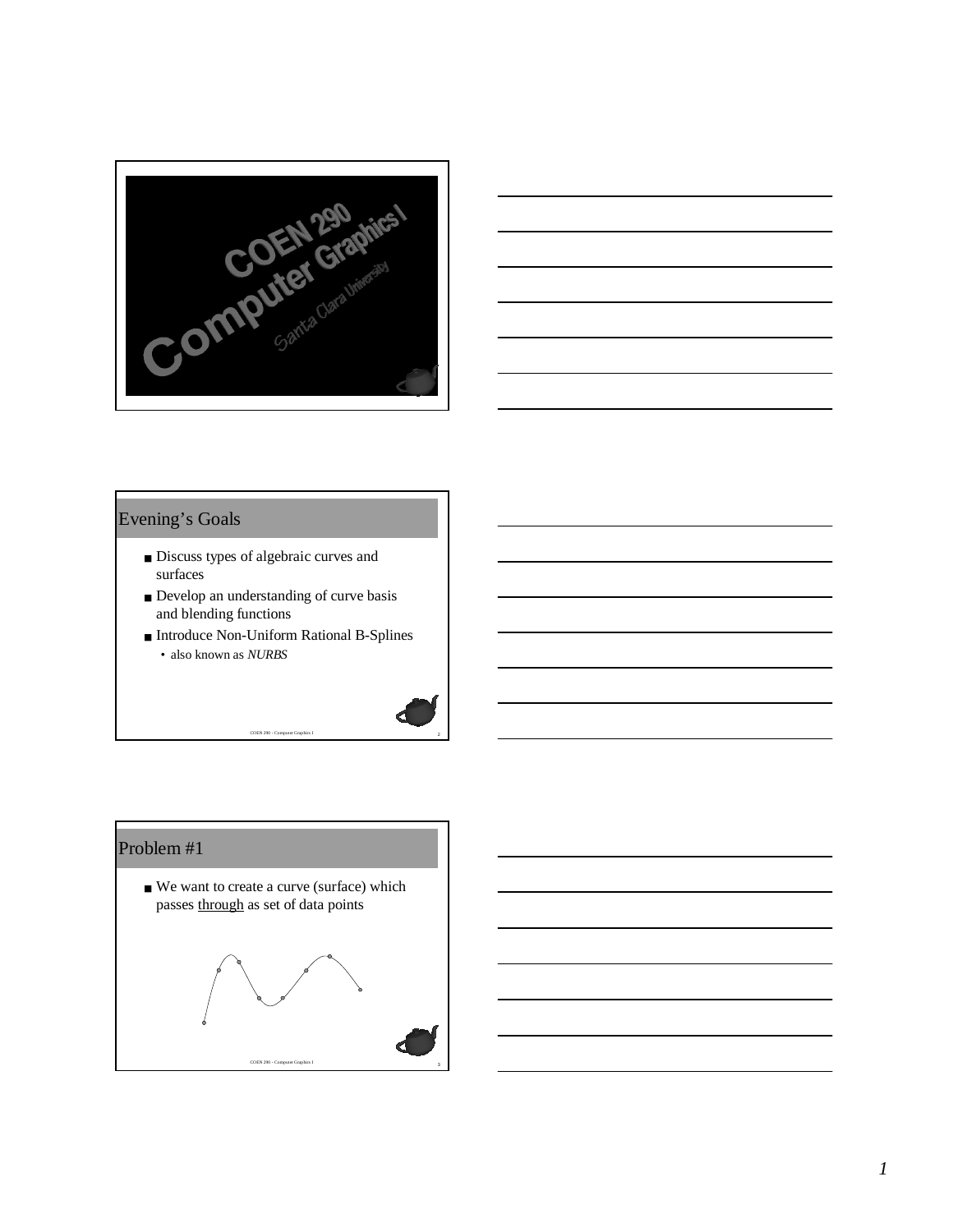



# Types of Algebraic Curves (Surfaces)

#### ■ *Interpolating*

- curve passes through points
- useful of scientific visualization and data analysis

- *Approximating*
	- curve's shape controlled by points
	- useful for geometric modeling



- We'll generally use *parametric* cubic polynomials
	- easy to work with
	- nice continuity properties

$$
p(u) = c_0 + c_1 u + c_2 u^2 + c_3 u^3
$$
  
= 
$$
\sum_{i=0}^{3} c_i u^i
$$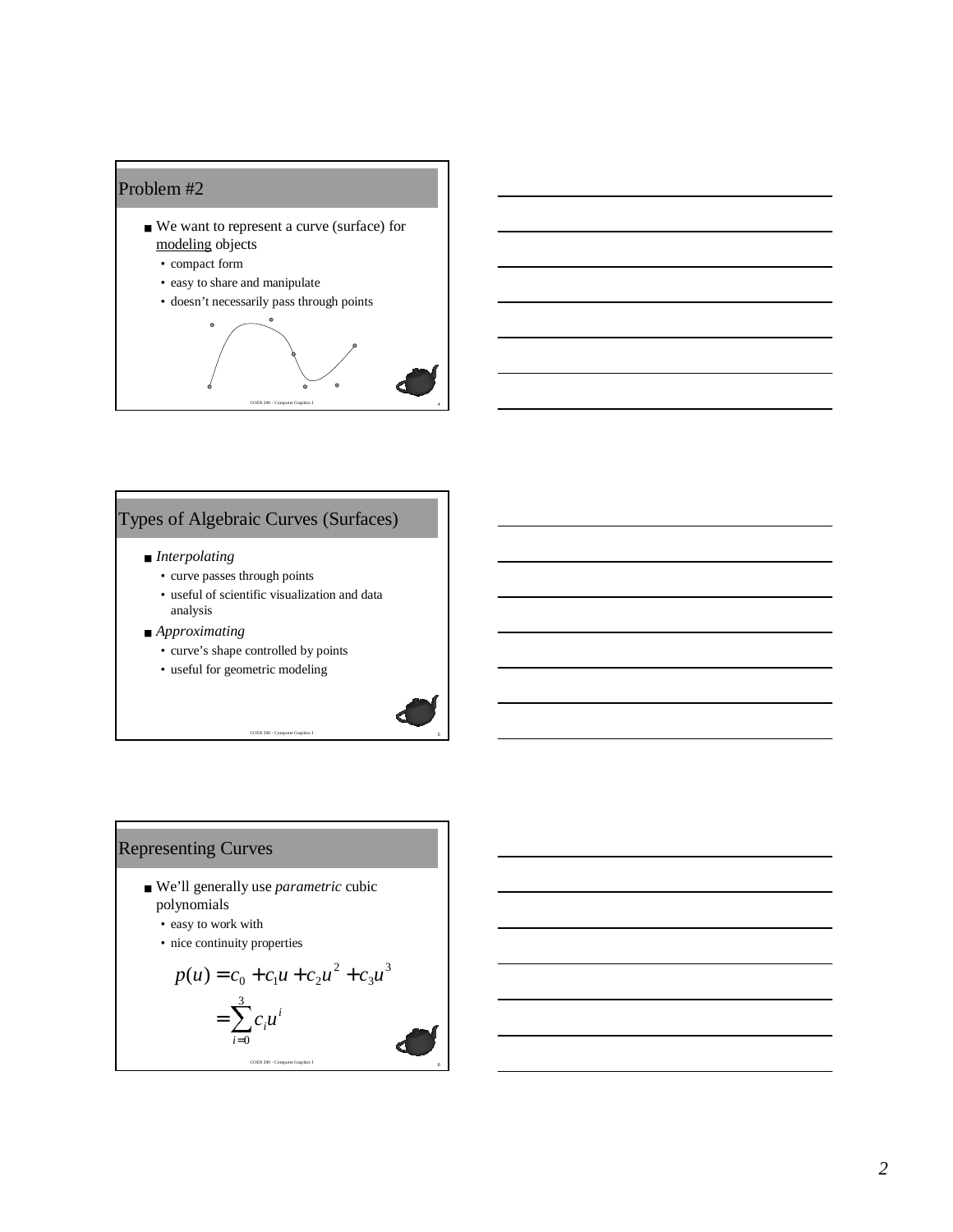

- Compute values based on a *parameter* • parameter generally defined over a limited
	- space • for our examples, let  $u \in [0,1]$
- For example

$$
\vec{f}(u) = (\cos(2\pi u) \quad \sin(2\pi u))
$$

<sup>7</sup> COEN 290 - Computer Graphics I

<sup>8</sup> COEN 290 - Computer Graphics I

### What's Required for Determining a Curve

- Enough data points to determine coefficients
	- four points required for a cubic curve
- For a smooth curve, want to match
	- continuity
	- derivatives
- Good news is that this has all been figured out

### Geometry Matrices

- We can identify curve types by their *geometry matrix*
	- another 4x4 matrix
- Used to define the polynomial coefficients for a curves *blending functions*

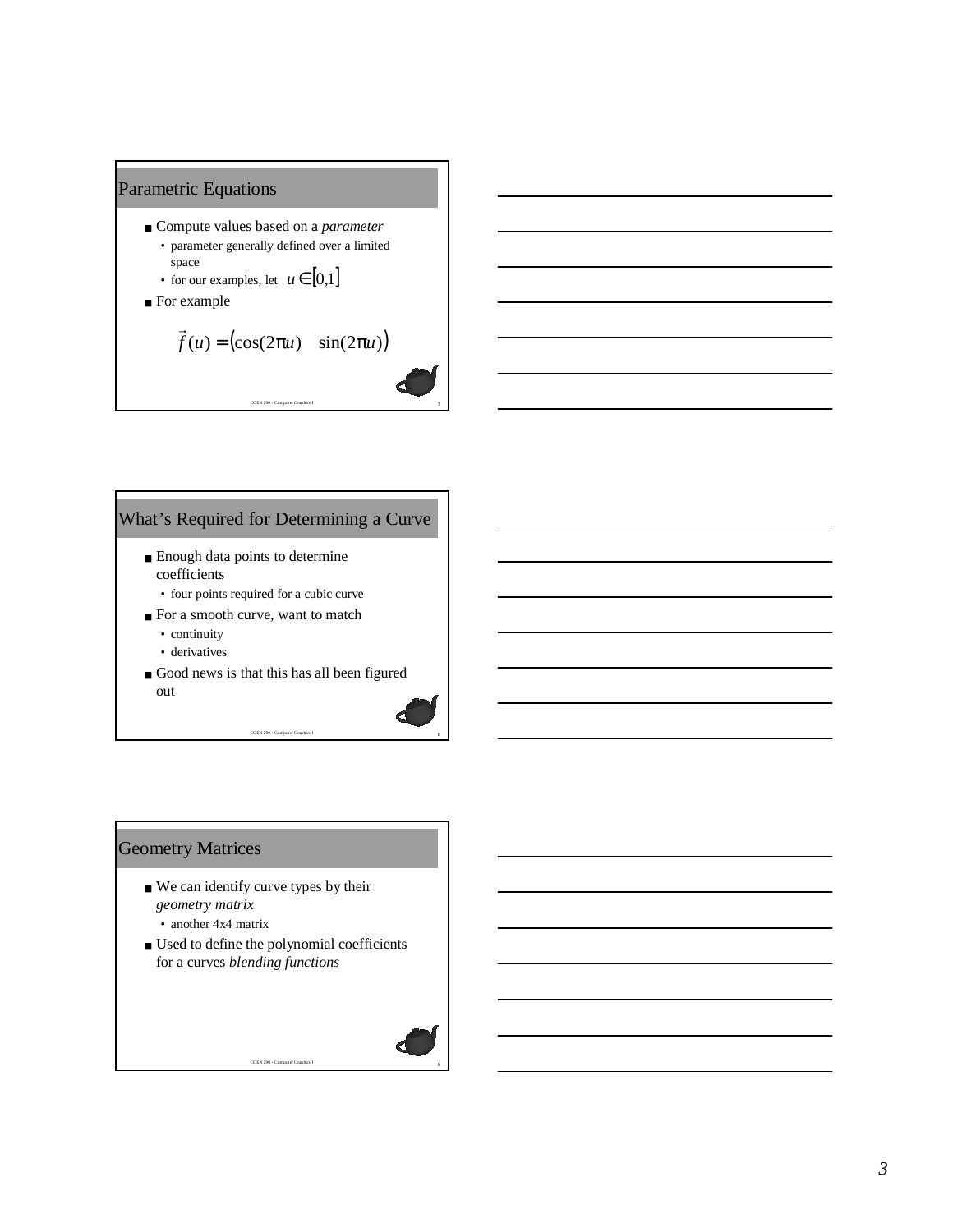## Interpolating Curves

- We can use the *interpolating geometry matrix* to determine coefficients
- **•** Given four points in n-dimensional space  $\phi$ , compute

| $\overline{\vec{c}}_1$         |  |                            |  |  | $\vec{p}_1$           |    |
|--------------------------------|--|----------------------------|--|--|-----------------------|----|
| $\rightarrow$                  |  | $-22.5$ 18<br>13.5 $-13.5$ |  |  | $\rightarrow$ $^{-1}$ |    |
| $\vec{c}$ .                    |  |                            |  |  | $\vec{n}$             |    |
|                                |  |                            |  |  |                       |    |
| COEN 290 - Computer Graphics I |  |                            |  |  |                       | 10 |





#### Blending Functions

- Computing static coefficients is alright, but we'd like a more general approach
- Recast the problem to finding simple polynomials which can be used as coefficients

$$
p(u) = \sum_{i=0}^{3} b_i(u) p_i
$$

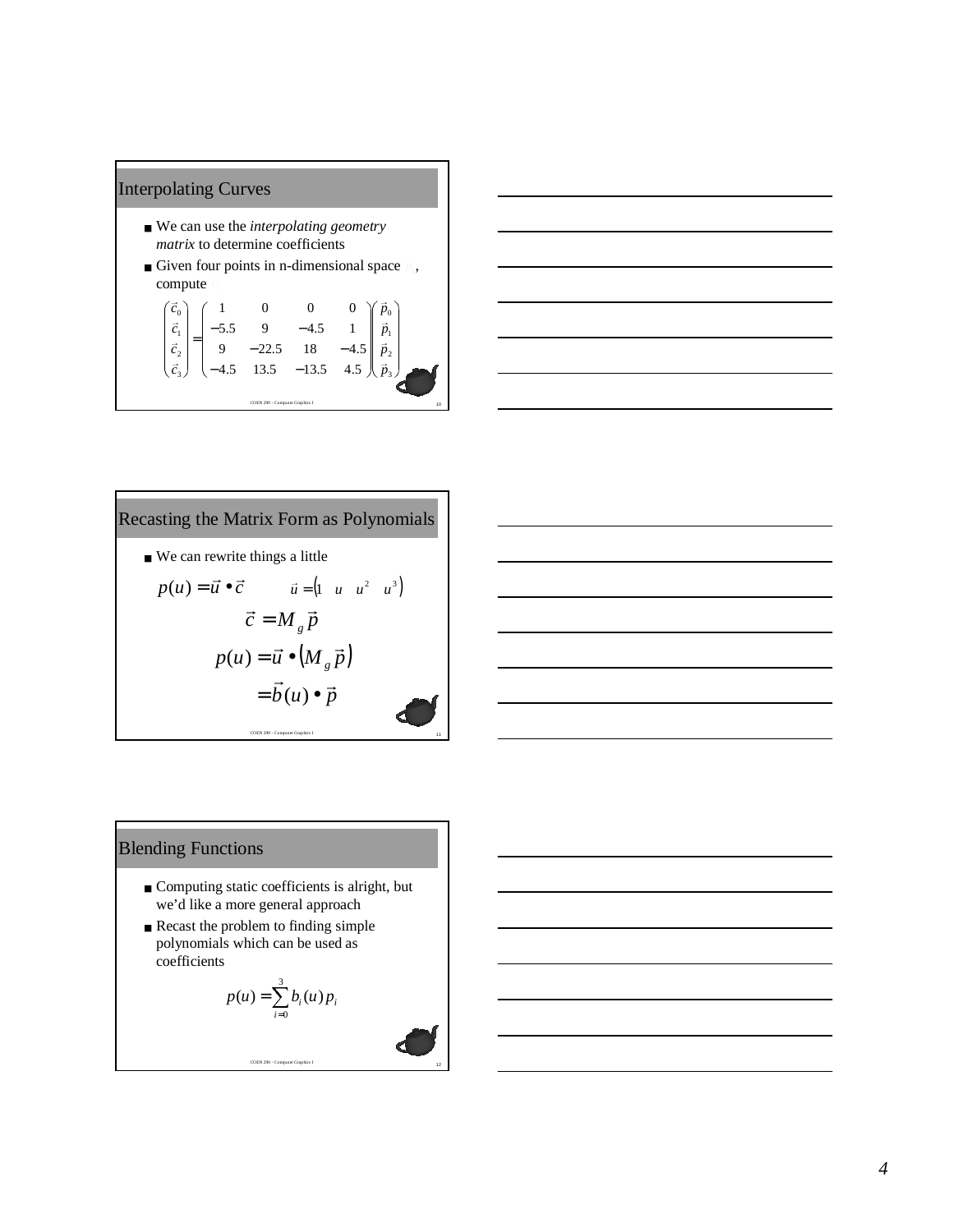## Blending Functions ( cont. )

■ Here are the blending functions for the interpolation curve

$$
b_0(u) = 1 - 5.5u + 9u^2 - 4.5u^3
$$
  
\n
$$
b_1(u) = 9u - 22.5u^2 + 13.5u^3
$$
  
\n
$$
b_2(u) = -4.5u + 18u^2 - 13.5u^3
$$
  
\n
$$
b_3(u) = 1u - 4.5u^2 + 4.5u^3
$$

<sup>13</sup> COEN 290 - Computer Graphics I

$$
\begin{array}{c}\n\hline\n\hline\n\end{array}
$$



#### That's nice … but

- Interpolating curves have their problems
	- need both data values and coefficients to share

- hard to control curvature (derivatives)
- Like a less data dependent solution

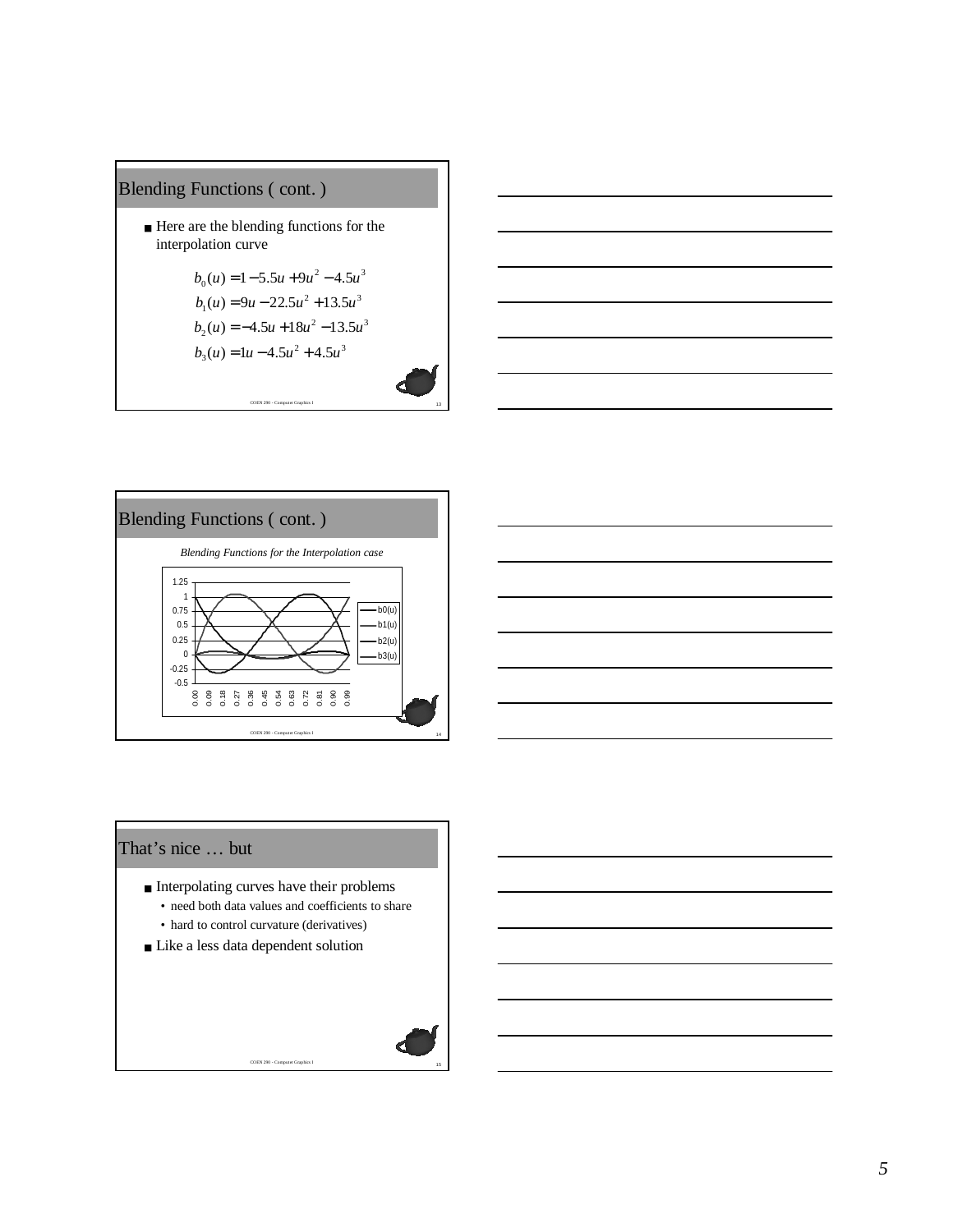### Approximating Curves

- Control the shape of the curve by positioning *control points*
- Multiples types available
	- Bezier
	- B-Splines
	- NURBS (Non-Uniform Rational B-Splines)
- Also available for surfaces



#### Bezier Curves

- Developed by a car designer at Renault
- Advantages
	- curve contained to *convex hull*
	- easy to manipulate



- easy to render ■ Disadvantages
	- bad continuity at endpoints – tough to join multiple Bezier splines





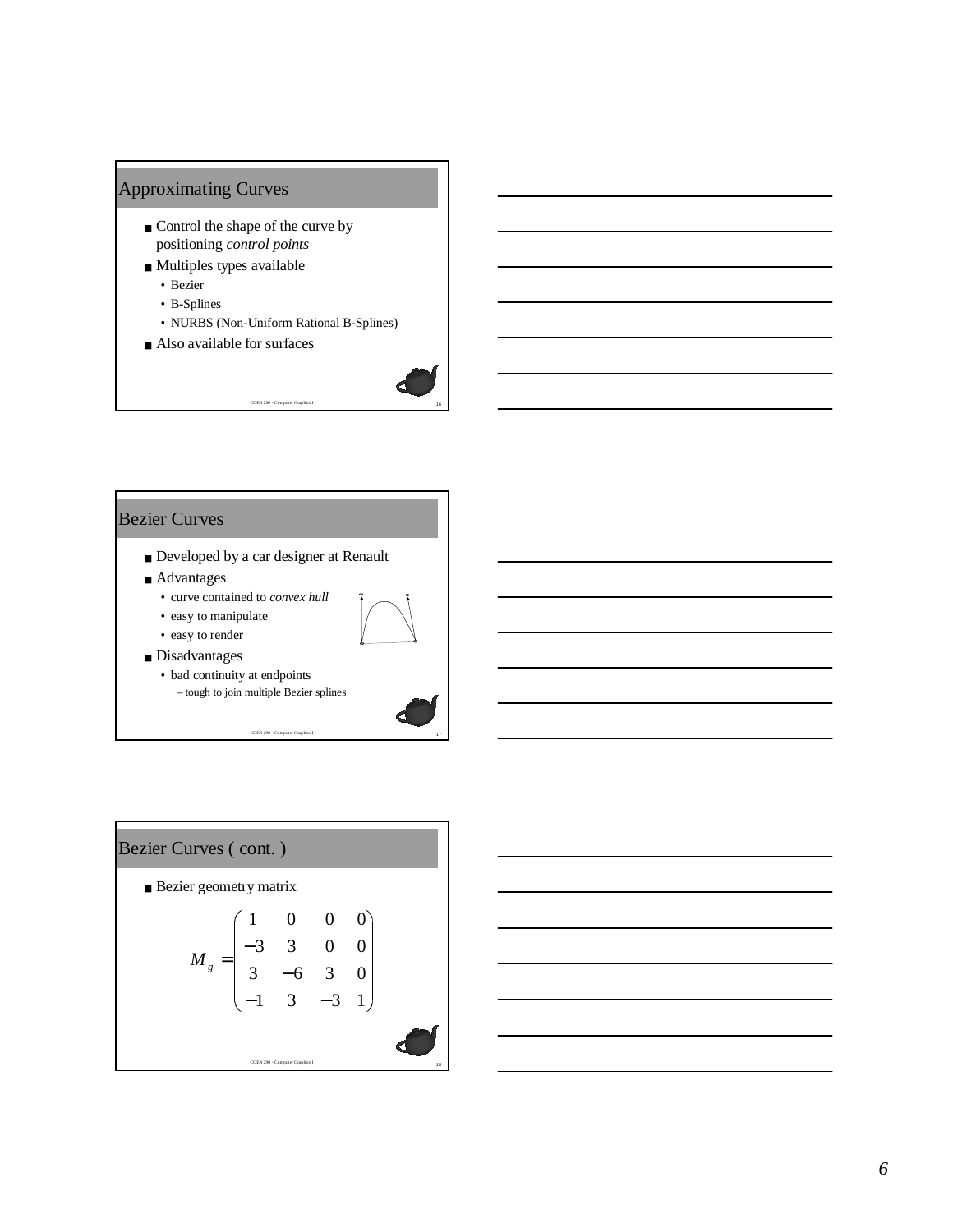### Bernstein Polynomials

- Bezier blending functions are a special set of called the *Bernstein Polynomials*
	- basis of OpenGL's curve evaluators







## Cubic B-Splines

- B-Splines provide the one thing which Bezier curves don't -- continuity of derivatives
- However, they're more difficult to model with
	- curve doesn't intersect any of the control vertices

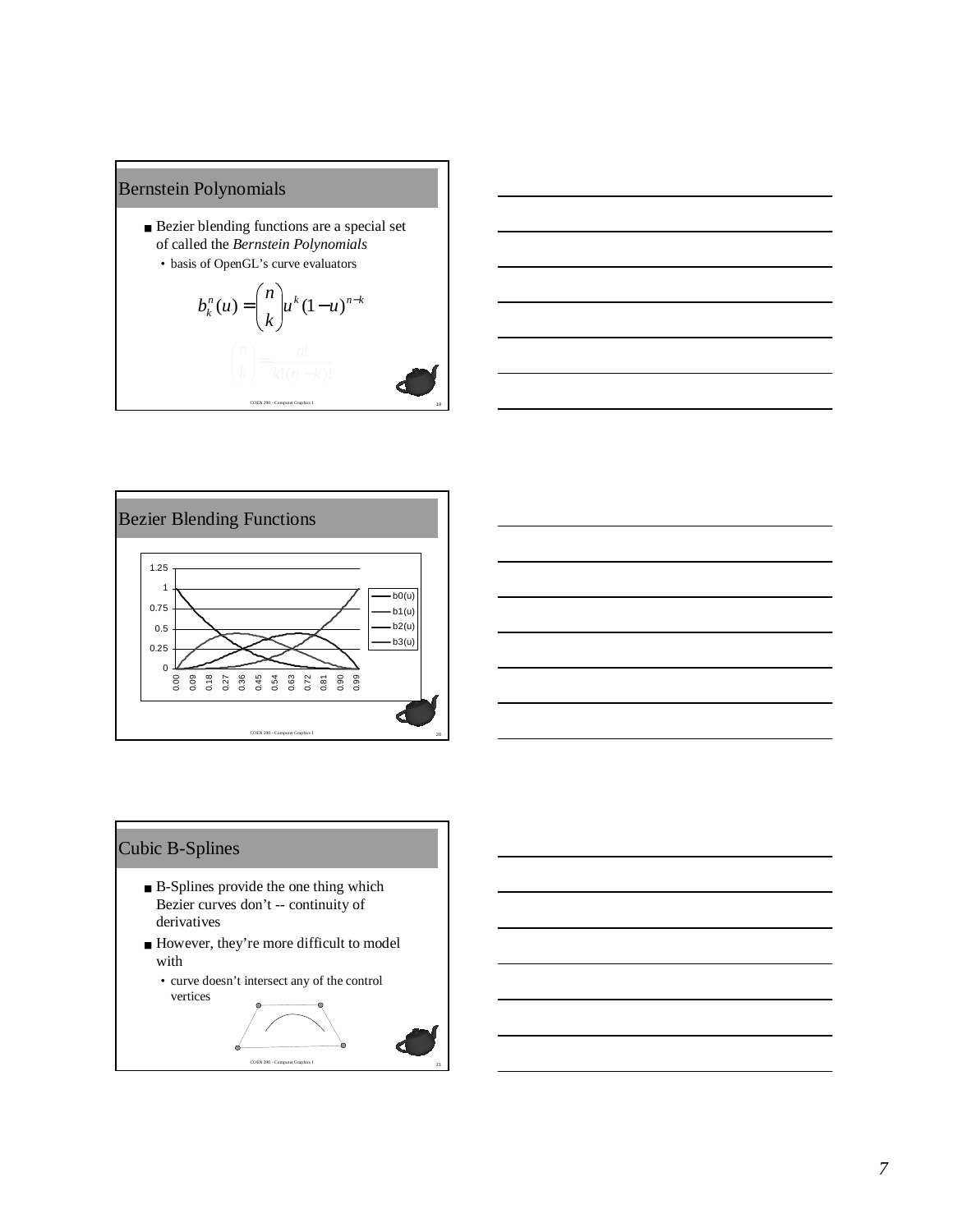### Curve Continuity

- Like all the splines we've seen, the curve is only defined over four control points
- How do we match the curve's derivatives?











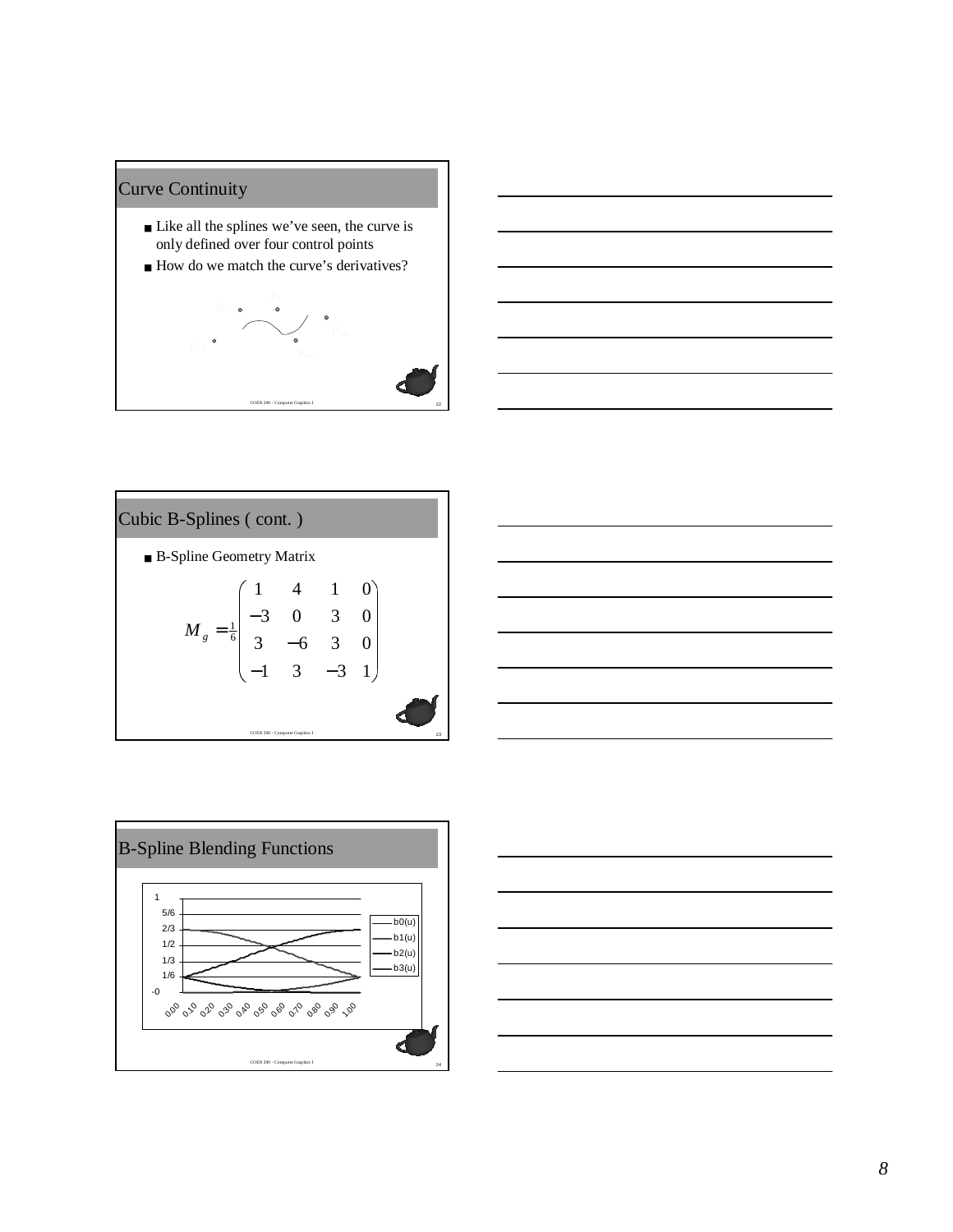



#### Basis Functions

- The blending functions for B-splines form a *basis* set.
	- The "B" in B-spline is for "basis"
- The basis functions for B-splines comes from the following recursion relation

The basis functions for B-splines comes  
\nfrom the following recursion relation  
\n
$$
B_k^d(u) = \frac{u - u_k}{u_{k+d-1} - u_k} B_k^{d-1}(u) + \frac{u_{k+d} - u_k}{u_{k+d} - u_{k+1}} B_{k+1}^{d-1}(u)
$$
\n
$$
B_k^0(u) = \begin{cases} 1 & u_k \le u \le u_{k+1} \\ 0 & \text{otherwise} \end{cases}
$$

Rendering Curves - Method 1

\nEvaluate the polynomial explicitly

\n
$$
p(u) = c_0 + c_1 u + c_2 u^2 + c_3 u^3
$$
\nfloat  $y \in [10at \, u]$ 

\nfloat  $y = c[0].x^*$ 

\nvi + c[1].x \* ui

\nv + c[2].x \* pow( u, 2 );

\nv + c[3].x \* pow( u, 3 );

\nreturn v;

\nOMN, 3

\nNot to the following equation:

\nConverse equation:

\nOutput

\nOutput

\nDescription: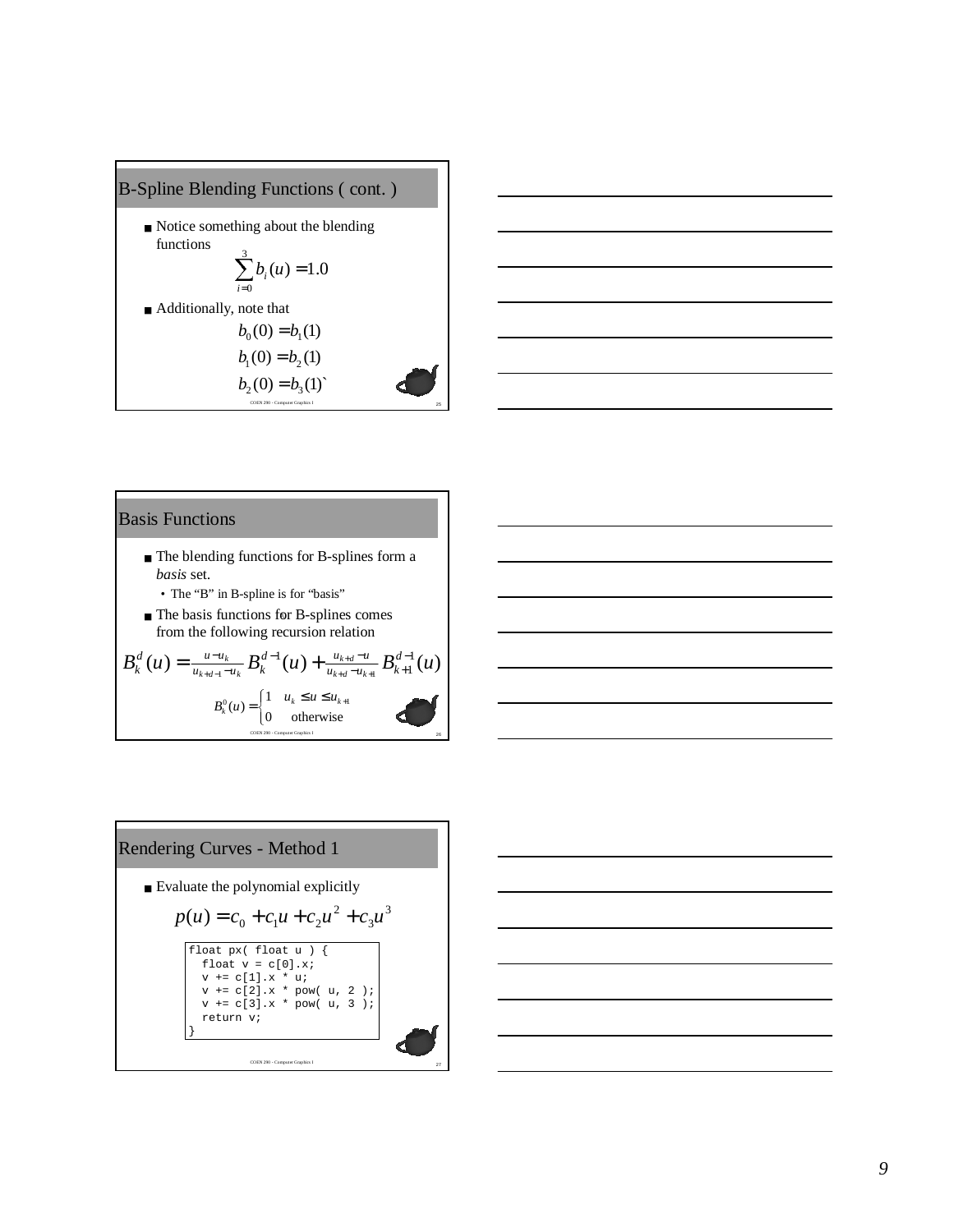



## Horner's Method

■ We do a lot more work than necessary • computing  $u^2$  and  $u^3$  is wasteful

$$
u2 = u \cdot u
$$
  

$$
u3 = u \cdot u \cdot u
$$
  

$$
= u \cdot (u \cdot u)
$$

Horner's Method (cont.)

\n■ Rewrite the polynomial

\n
$$
p(u) = c_0 + c_1 u + c_2 u^2 + c_3 u^3
$$
\n
$$
= c_0 + u(c_1 + u(c_2 + c_3 u))
$$
\n
$$
\left[\begin{array}{c}\text{float } px \text{ (float } u) & \text{[}\\\text{return } c[0], x + \text{if } u^*(c[1], x + \text{if } u^*(c[3], x))\\u^*(c[3], x)\text{]}\text{ (in the image of the image) for } u^*(c[3], x) \text{)}
$$
\n
$$
\text{or } u^*(c[3], x) \text{ (in the image of the image) for the image of the image.}
$$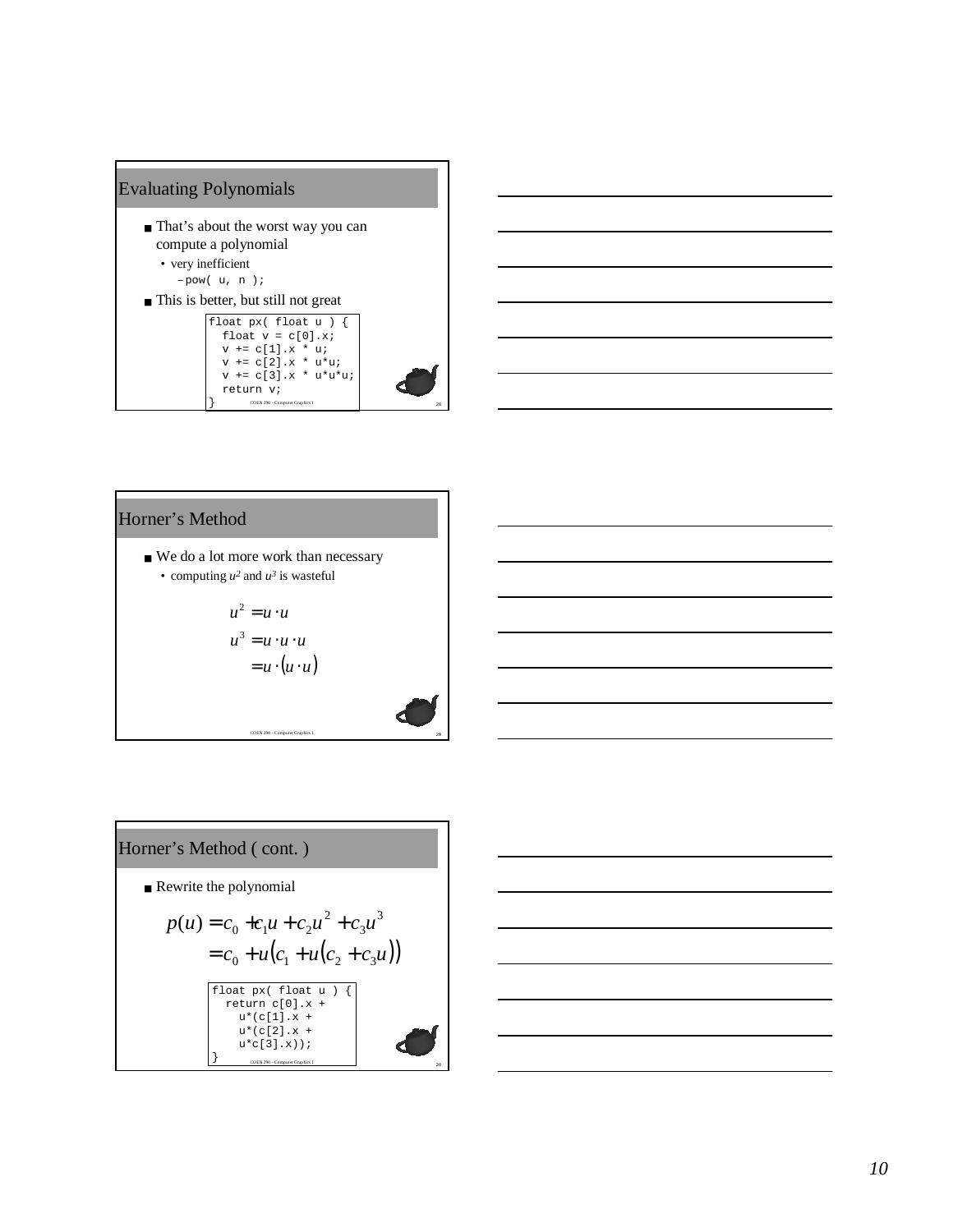# Rendering Curves - Method 1 ( cont. )

```
glBegin( GL_LINE_STRIP );
for ( u = 0; u <= 1; u += du )
  glVertex2f( px(u), py(u) );
glEnd();
```
■ Even with Horner's Method, this isn't the best way to render

• equal sized steps in parameter doesn't necessarily mean equal sized steps in world space



- Use subdivision and recursion to render curves better
- Bezier curves subdivide easily